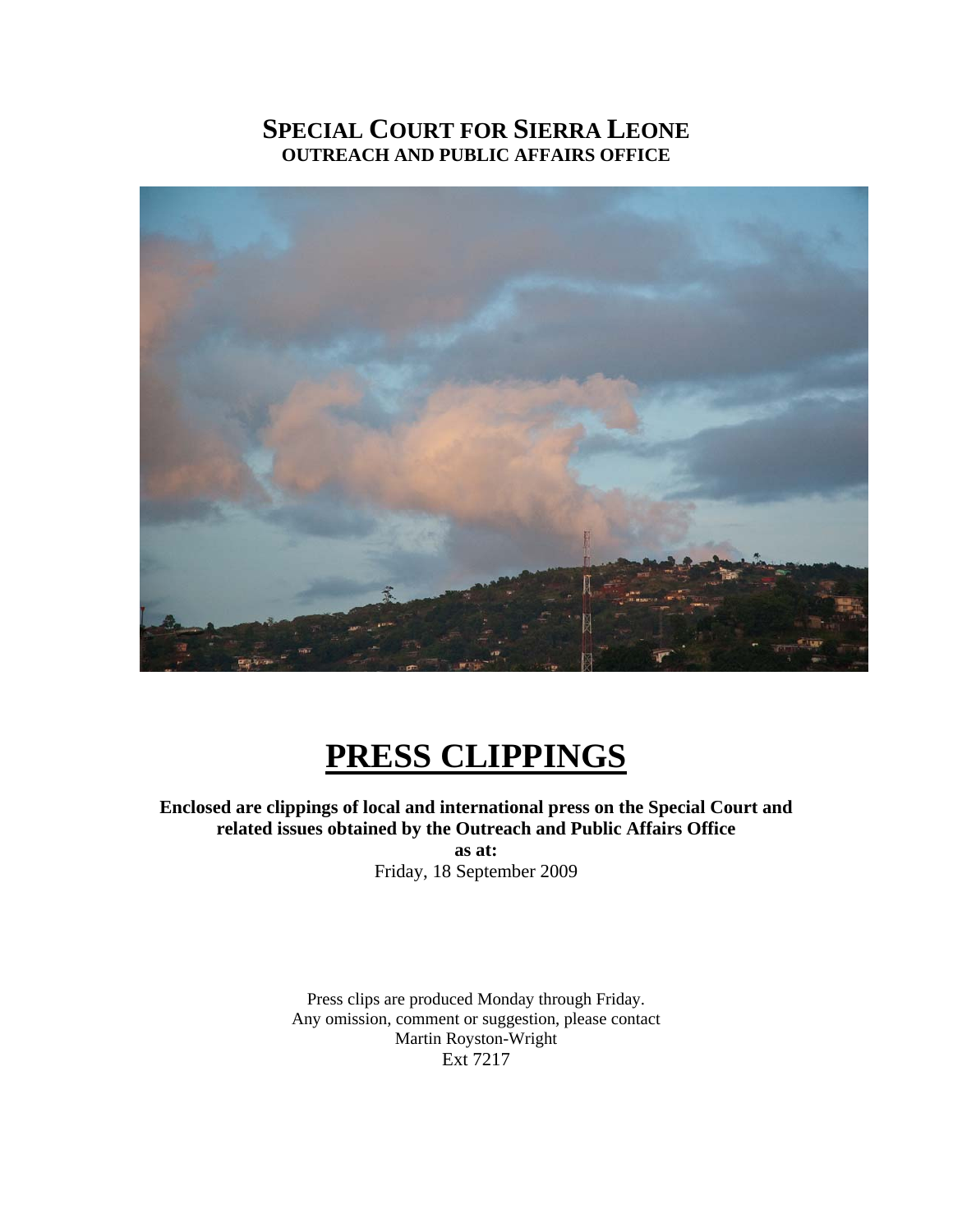| <b>International News</b>                                                                   |             |
|---------------------------------------------------------------------------------------------|-------------|
| UNMIL Public Information Office Media Summary / UNMIL                                       | Pages 3-6   |
| Finnish Genocide Trial in Rwanda / BBC Online                                               | Pages 7-8   |
| Bagaragaza Enters Guilty Plea / Radio Netherlands Worldwide                                 | Page 9      |
| Bosnian Muslims Protest UN Ruling / The Jerusalem Post                                      | Page 10     |
| Mounting Troubles With the Int'l Criminal Court / The Jerusalem Post                        | Pages 11-12 |
| The Failures of the Special Tribunal for Lebanon are Lessons to Be learned / The Daily Star | Pages 13-15 |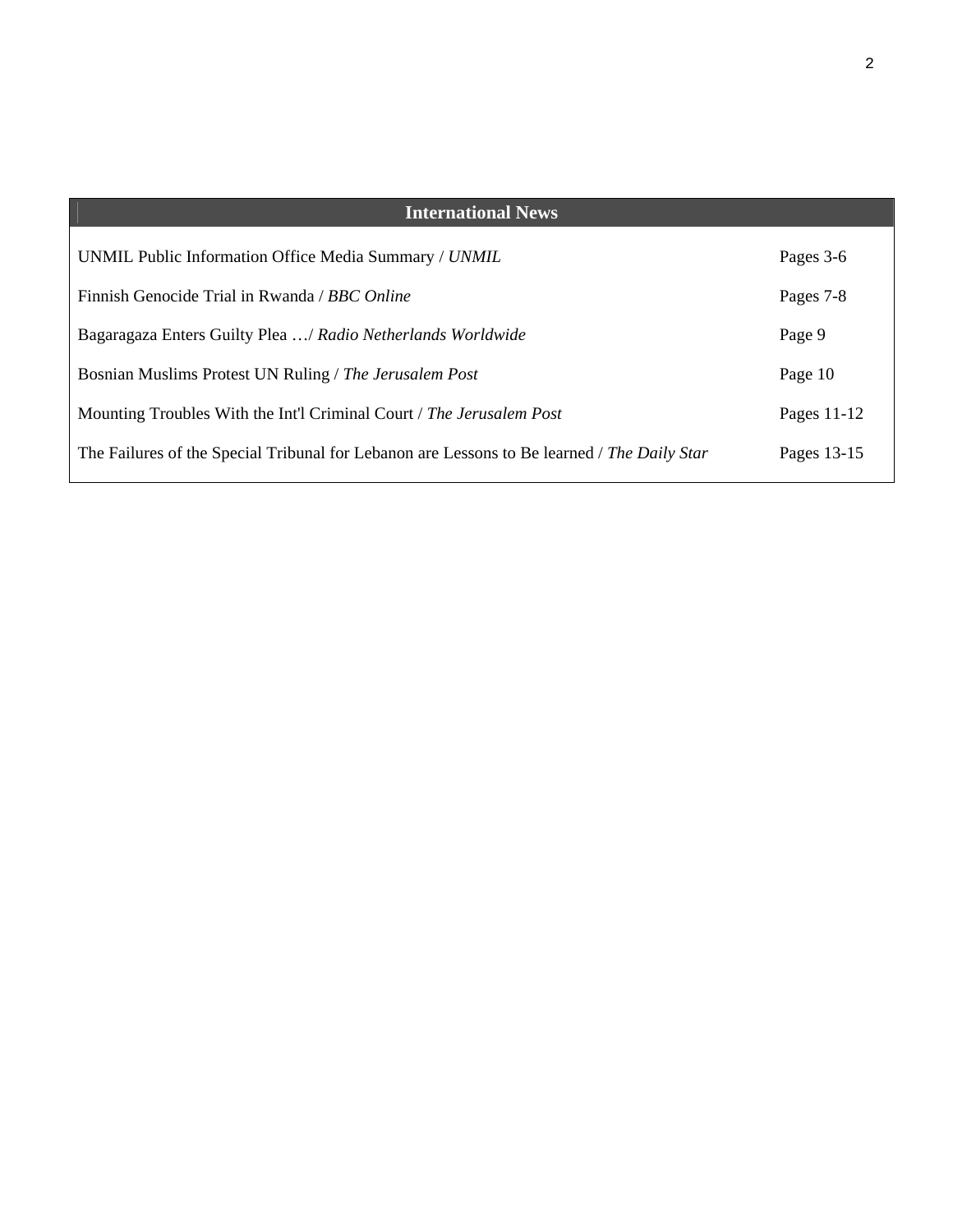

United Nations Mission in Liberia (UNMIL)

# **UNMIL Public Information Office Media Summary 17 September 2009**

*[The media summaries and press clips do not necessarily represent the views of UNMIL.]* 

# **International Clips on Liberia**

# **UN mission in Liberia confirms mandate extension**

MONROVIA, Sep 17, 2009 (Xinhua via COMTEX) -- The UN peacekeeping mission in Liberia has confirmed the extension of its mandate by one year after the world body unanimously adopted a resolution early in the week on the issue. Ellen Margrethe Loj, the special representative of the United Nations secretary central and head of the mission to Liberia, told reporters at the mission headquarters in Monrovia on Wednesday that the UN mission in Liberia will last till Sept. 30, 2010 under the resolution adopted Tuesday by the UN Security Council. The resolution underscored the mission's continuous support for the peace process in Liberia, she noted. According to a copy of the resolution circulated to journalists at the mission's headquarters, the United Nations Security Council endorsed the secretary general's recommendations that the mission, known as UNMIL, should continue in the West African country, with a gradual and phased drawdown to ensure that it effectively carries out its security responsibilities.

# **Liberia toughens drug trafficking laws**

(AFP) MONROVIA — Liberia's parliament approved a new law Wednesday to crack down on narco trafficking amid concerns that druglords want to turn the West African nation into a transit point. The new law does not allow drug smuggling suspects bail while on trial and imposes a minimum sentence of 25 years in prison for those found guilty, said George Mulbah, head of the chamber of deputy's law reform panel. "We have seen reasons to believe that there is a need to pass the law because there is a gradual attempt by drug traffickers to make Liberia a drug transit point," Mulbah told AFP. Under the current law suspects can post bail and convicts face sentences of five to 10 years in prison. "I will like to say bravo to our legislature," said James Jeddah, director of the country's drug enforcement agency. "We are happy and we believe that this will empower us, making us more efficient in carrying out our mandate."

#### **International Clips on West Africa Sierra Leone**

### **<http://www.voanews.com/english/Africa/2009-09-17-voa4.cfm>**

# **Sierra Leone Journalists Urges Court to Decriminalize Libel**

The President of the Sierra Leone Association of Journalists (SLAJ) is urging the country's Supreme Court to expedite its ruling in a case concerning the 1965 Public Order Act which criminalizes libel. Sierra Leone journalists had challenged the Act on the grounds it was detrimental to media freedom and freedom of expression. They even staged a news blackout of the judiciary this past June to protest the Supreme Court's failure to rule on the matter. The journalists said they postponed their blackout only after President Ernest Bai Koroma intervened and promised that the court would deliver its verdict in mid-September. Umaru Fofana, president of the Sierra Leone Association of Journalists said the Public Order Act is contrary to Sierra Leone's current constitution.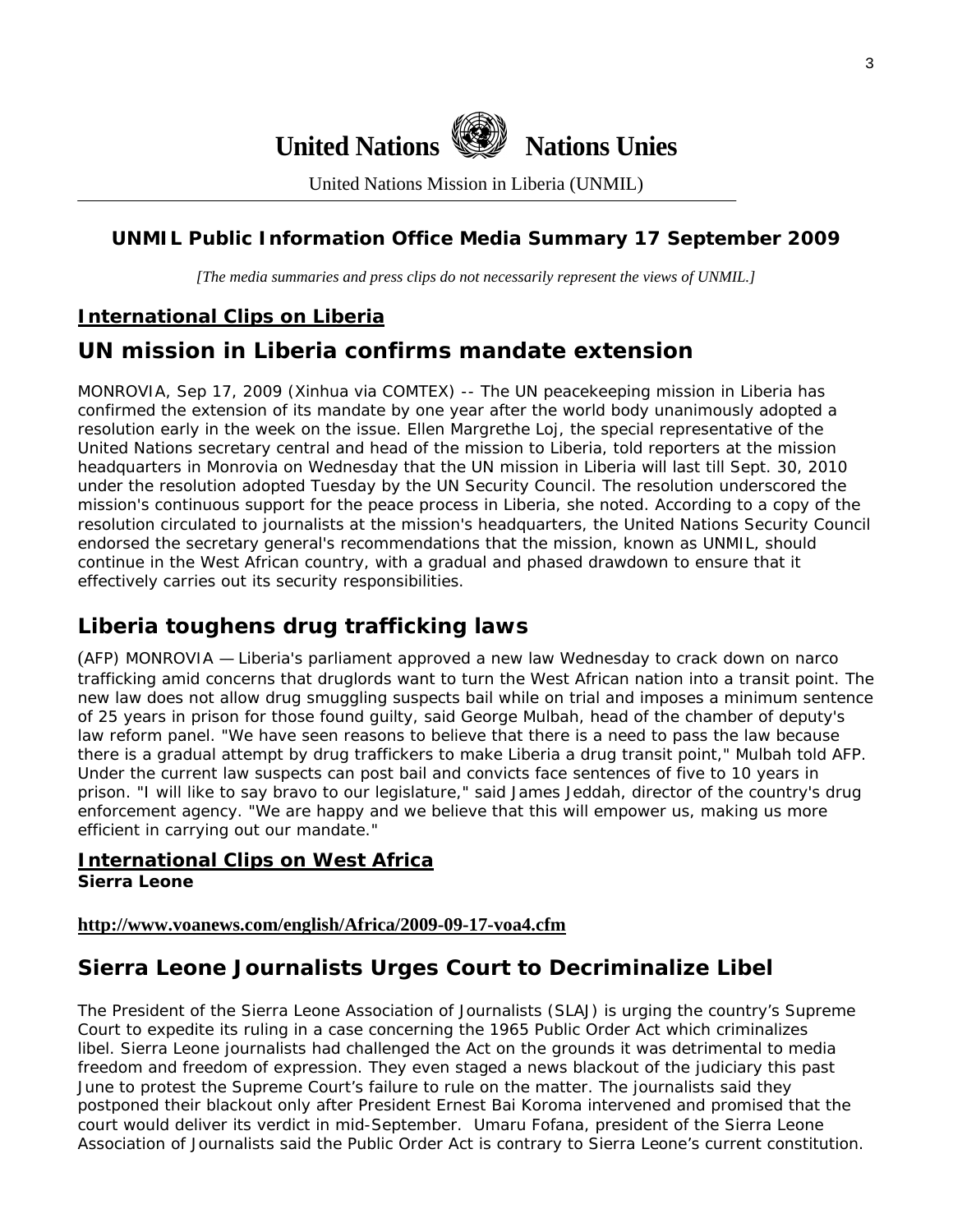### **APC Government Accounts for Boat Disaster…163 Onboard; 39 Rescued; 61 Corpses Recovered**

#### **[www.news.sl/drwebsite/publish/article\\_200513010.shtml](http://www.news.sl/drwebsite/publish/article_200513010.shtml)**

The Joint Maritime Committee Task Force set up by the ruling All People's Congress (APC) government, to look into circumstances surrounding a passenger boat that capsized in the high seas of the country, has submitted it findings to the President of the Republic of Sierra Leone. The report was submitted to President Ernest Bai Koroma on Monday 14th September 2009; exactly one week after the boat coming from Shenge in the southern part of the country capsized and drowned several Sierra Leoneans on Tuesday 8th September 2009.

### **Guinea**

# **Rusal outcome to 'set tone for Guinea investors'**

#### [www.businessday.co.za](http://www.businessday.co.za/)

CONAKRY — Resource s companies with operations in Guinea will be unsettled by a court decision to rescind a deal with Rusal, but even a jumpy Guinean government is unlikely to throw out the economically vital miners. A court in the world's biggest bauxite exporter said last week that the 2006 sale of the Friguia alumina refinery to Russian metals giant Rusal was unlawful, and the Guinean state would resume ownership of its largest industrial operation. Since then, the government said it was open to talks with Rusal, the world's biggest aluminium maker. The court's decision is the latest in a string of disputes between the government of Capt Moussa Dadis Camara — who took power in a military coup in December after the death of president Lansana Conte — and the foreign mining groups that work in the west African country.

### **Ivory Coast**

### **Trafigura offers payouts in Ivory Coast waste case**

AMSTERDAM/ABIDJAN, Sept 17 (Reuters) - International commodities trader Trafigura said it is close to offering compensation to 31,000 people who said they became ill from toxic waste dumped around the Ivorian economic capital of Abidjan. Trafigura has repeatedly said it is not to blame and that chemical slops disposed of three years ago in Ivory Coast could not have caused the deaths and serious illnesses to which they have been linked. Trafigura Beheer BV and British law firm Leigh Day & Co, which is representing claimants, said in a joint statement late on Wednesday they were in settlement talks, but did not mention a figure. "It currently appears that this settlement is likely to be acceptable to most, if not all, of the claimants," Trafigura and Leigh Day & Co said. The class action was scheduled to be heard in an English court in London next month.

### **Ivory Coast Election Could Be Delayed Again**

#### <http://www.voanews.com/english/2009-09-16-voa32.cfm>

Ivory Coast has missed the deadline for publishing provisional voter lists for the country's longdelayed presidential elections, now scheduled for November. Ivory Coast's election commission confirmed that it has missed the September 15 deadline for publishing voter lists, a setback that could postpone presidential polls already delayed many times since 2005. The vote, now slated for November 29, is an attempt to find a lasting political solution to nearly a decade of internal conflict in the once stable West African nation that is the world's top cocoa producer.

### **Local Media – Newspaper UN Security Council Extends UNMIL's Mandate**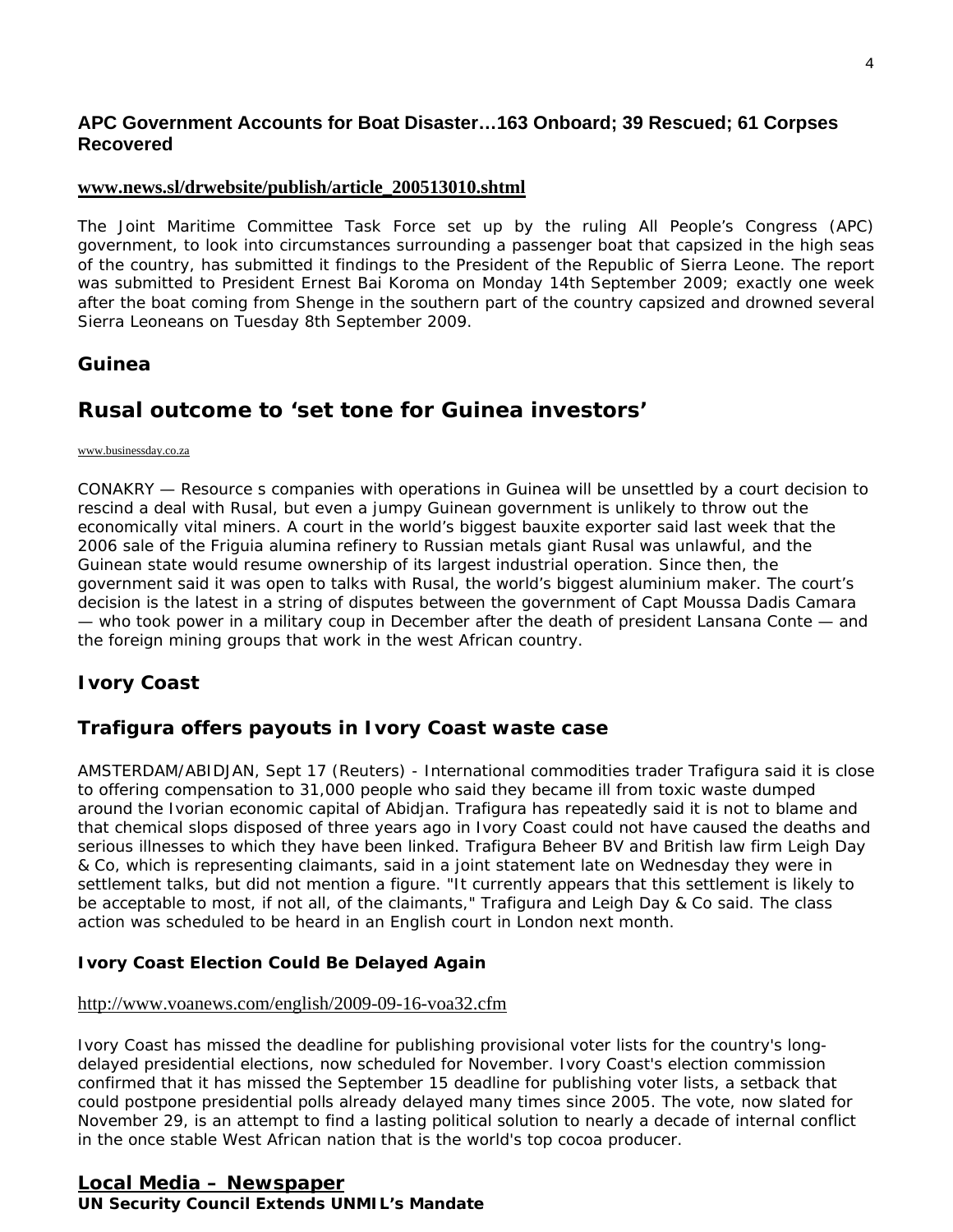(The Inquirer, New Democrat, New Vision, The Analyst, Daily Observer, The Informer)

- The United Nations Security Council has extended the mandate of UNMIL for another year.
- The Council however endorsed the UN Secretary General's recommendation for UNMIL to continue its drawdown process, gradually and in phases.
- Addressing UNMIL's weekly press briefing Wednesday, the Special Representative of the Secretary General to Liberia, Ellen Margrethe Løj said in line with the draw down, the council has agreed to reduce the troops in the country by 2000.
- Ms. Løj said the overall military strength of UNMIL would be 8,200 while the number of UN police force would remain at 1,400.
- She said the Security Council also authorized UNMIL to assist government with the 2011 elections by providing logistical support and facilitating a peaceful process and called on the authorities to ensure the timely passage of all required electoral legislations so the 2011 elections can be held on schedule.

#### **UNMIL Not Involved in Rape of Sapo Forest Reserve**

(Daily Observer)

- [SIC]The Special Representative of the Secretary General to Liberia, Ellen Margrethe Løj has denied that personnel of the mission were involved in illicit mining and criminal activities in the Sapo National Park.
- The clarification comes in the wake of reports that several Ghanaians, Nigerians, Malians and Nigerians some believed to be serving with UNMIL were involved in the plundering of the National Park.

### **Slain AFL Soldier Buried As Family Demands Release of Autopsy report**

(Daily Observer)

- The AFL Soldier that died in training has been buried amidst calls for the release of report of an autopsy conducted on his body.
- Private Ambrose Welleh Swen was shot during ambush training at the Camp Sandi Ware military barracks outside Monrovia.
- Defense Ministry authorities described the killing as an accident and denied report that live bullet was used. But the family doubted the report and called for an autopsy.
- Family sources said the autopsy was conducted two weeks ago but the result is yet to be released.

#### **TRC Report Implementation Unlikely, Legislature Suspends all Actions**

( New Democrat, Heritage, National Chronicle)

- The Legislature has finally adopted a joint resolution to suspend all actions on the final report of the Truth and Reconciliation Commission of Liberia (TRC).
- The adoption of the joint resolution followed intense lobbies between the Senate and House of Representatives.
- The joint resolution provides that all actions on the implementation of the TRC final report remain suspended until January 2010.
- It also mandates President Ellen Johnson Sirleaf not to submit any progress report to the Legislature on the execution of the TRC recommendations as required by law.
- The TRC in its report recommends the prosecution of alleged perpetrators of the war including lawmakers, and a public office ban for the President and others.

#### **Government begins Book Distribution, Targets Primary Schools**

(Daily Observer, Heritage)

- President Ellen Johnson Sirleaf has launched the distribution of over one million primary school textbooks across the country.
- The textbooks covering Mathematics, Social Studies, Science and Language Arts are expected to be distributed to all primary schools throughout the country.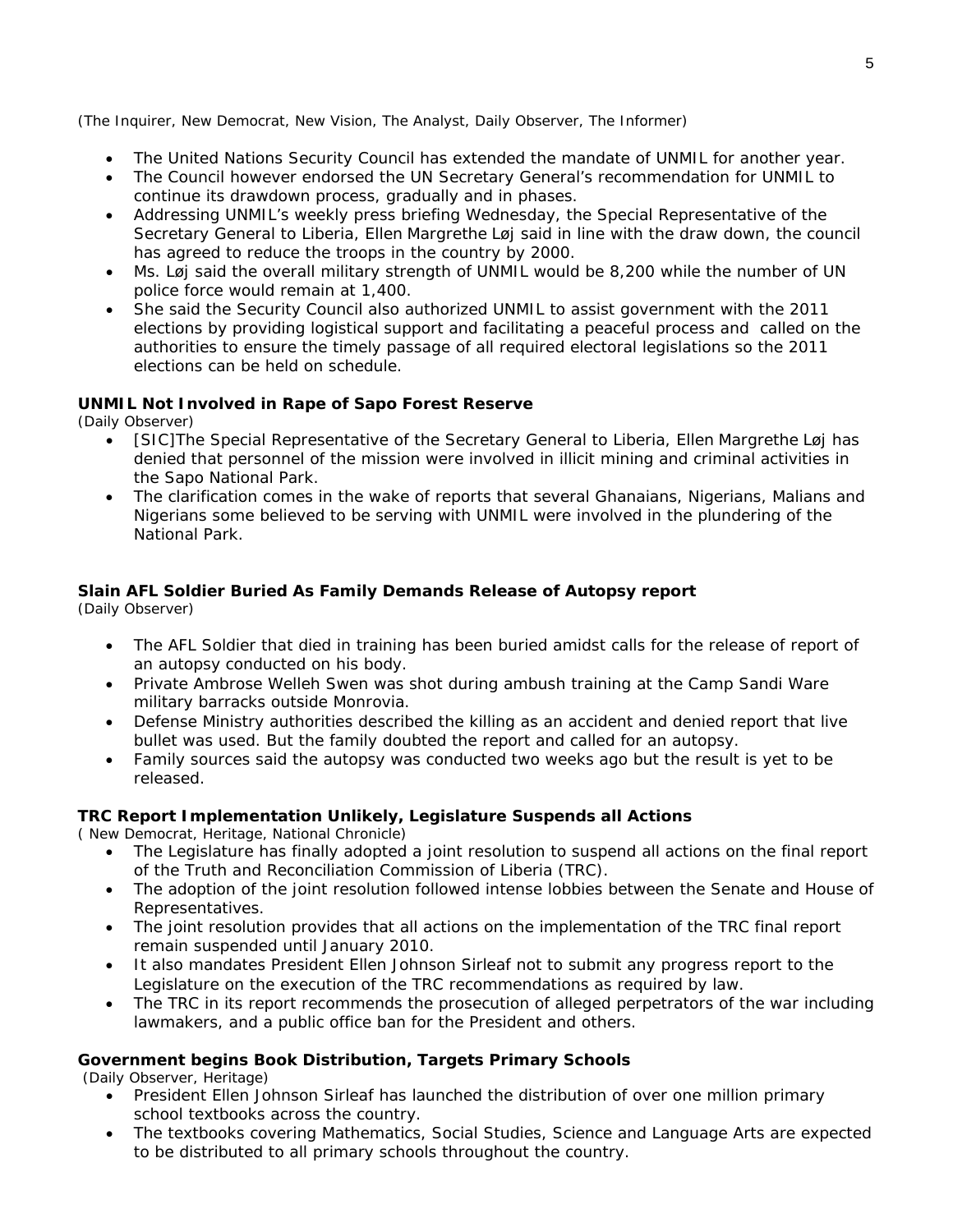- Launching the distribution at the state-owned, E. Jonathan Goodridge High School, President Sirleaf urged students to take their lessons seriously to compete with others in the subregion.
- She warned that any copy of the books found on sale would be confiscated but did not say what would happen to people selling them.
- The over one million books were purchased by government at the cost of US\$4.4 million.

#### **Oil Discovered at Liberia-Sierra Leone Border**

(Daily Observer, New Democrat)

- Anadarko Petroleum Corporation, the oil exploration company that discovered one billion barrels of oil in Ghana, has announced a deep water discovery at Liberia-Sierra Leone border.
- The oil was discovered at the Venus exploration well in block SL6/07 off the shores of Sierra Leone.
- Explorers drilled the Venus B-1 well to a total depth of approximately 18,500 feet (about 5,900 feet of water) and encountered more than 45 net feet of hydrocarbon pay.
- According to a statement issued by Anadarko, Venus is the first deep water test at the Sierra Leonean-Liberian border.

#### **Government of Liberia Lauds UNFPA**

(The Monitor, The News)

- The Government of Liberia has lauded the UN Population Fund in Liberia for its commitment to the development of the country.
- Speaking when the new Resident Representative of UNFPA paid her a courtesy call, Foreign Minister Olubanke King- Akerele said the agency's continuous support to the development and welfare of the country has made the organization one of the viable partners of Government.
- Ms. Esperance Fundira replaces Ms. Rose Gakuba who ended her tour of duty recently.
- In response, Ms. Fundira promised to continue to lead the UNFPA's local operation for the benefit of the people of Liberia.

#### **Local Media – Star Radio** *(culled from website today at 09:00 am)*  **TRC Report Implementation Unlikely, Legislature Suspends all Actions**  *(Also reported on Radio Veritas, Sky F.M., Truth F.M. and ELBC)*

#### **UN Security Council Extends UNMIL's Mandate**

*(Also reported on Radio Veritas, Sky F.M., Truth F.M. and ELBC)*

#### **Slain AFL Soldier Buried As Family Demands Release of Autopsy report**

#### **Government begins Book Distribution, Targets Primary Schools**

*(Also reported on Radio Veritas, Sky F.M., Truth F.M. and ELBC)*

#### **WAEC Monrovia Office Says Lack of Funds Hampering Operations**

- The Monrovia Office of the West African Examinations Council says the lack of adequate support is seriously hindering its operations.
- The Head of WAEC, Professor Thomas Gaie said the budgetary allocation of over US\$500,000 can only settle salaries of the staff.
- Mr. Gaie said the lack of adequate funding has made his office unable to make its annual contribution to the regional office in Ghana since 2003 saying Liberia was indebted in the tune of nearly one million US dollars.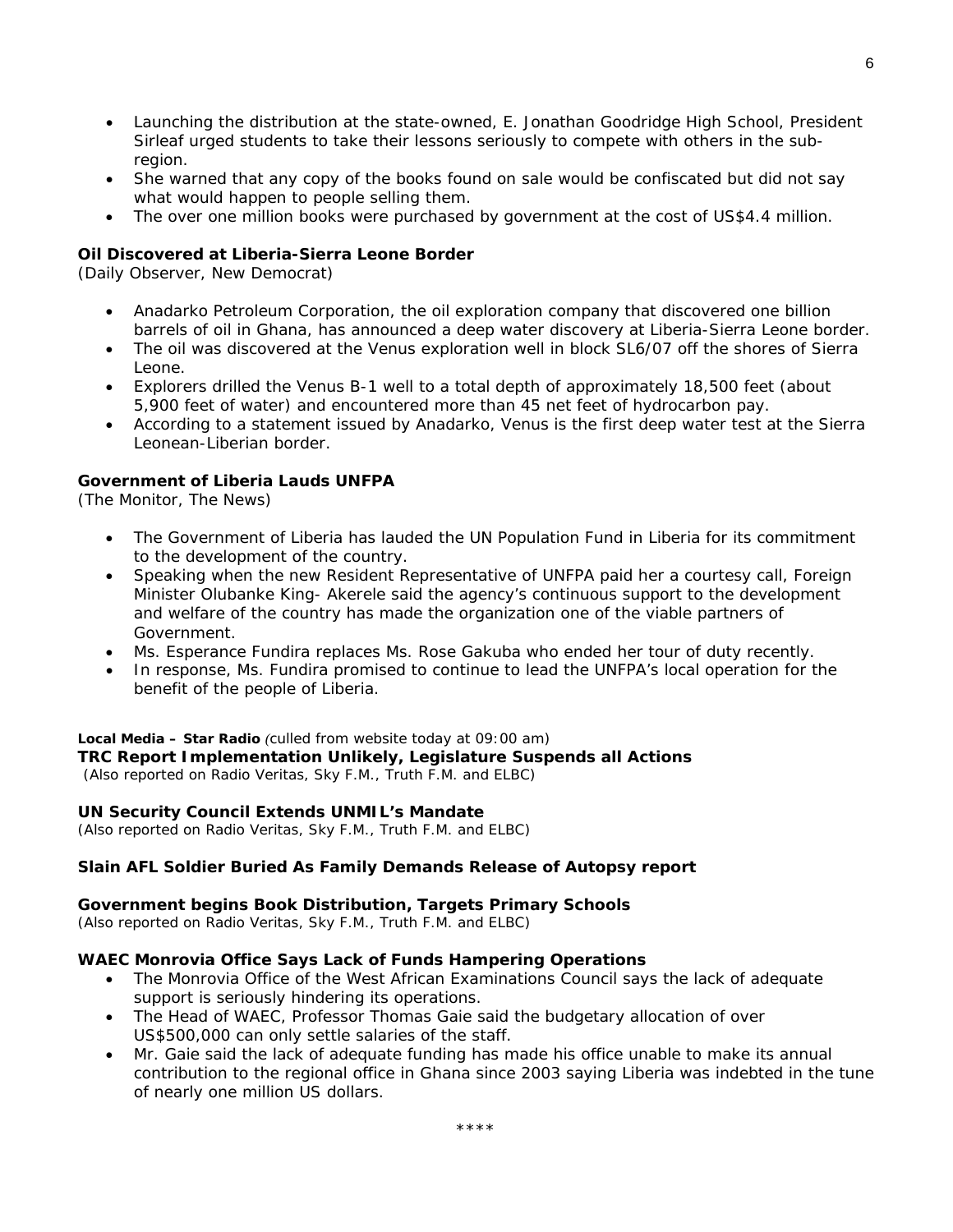### BBC Online

Wednesday, 16 September 2009

#### **Finnish genocide trial in Rwanda**

A Finnish court has moved to Rwanda to hear evidence in the genocide trial of a former Rwandan preacher who moved to the Scandinavian country in 2003.

Finland has charged Francois Bazaramba with genocide and 15 counts of murder in Rwanda in 1994.

Finnish law allows prosecutions for crimes against humanity wherever they are committed.



Mr Bazaramba is following proceedings via a video link from Finland

If found guilty, Mr Bazaramba, 58, faces a maximum sentence of life in prison. He denies all the charges.

#### **'Enough evidence'**

The Finnish court began sitting in Rwanda's capital, Kigali, on Tuesday. Witness accounts were being heard "behind closed doors" in a hired office, a Rwandan judicial source was quoted as saying by the AFP news agency.

The source added that Rwandan judicial officials were not allowed into the hearings.

Mr Bazaramba is following proceedings via video link from Finland.

Some 800,000 people were killed in Rwanda's genocide

The Finnish court is expected to spend about a month in Rwanda.

Mr Bazaramba has been seeking asylum in Finland since 2003 after arriving from Zambia. He has been held in detention since 2007.

Finnish prosecutors have said they have enough evidence to try Mr Bazaramba, rather than extradite him to Rwanda where they fear he may not get a fair hearing.

The Tanzania-based International Criminal Tribunal for Rwanda is still operating, but several other countries - including Canada and France - have tried genocide suspects.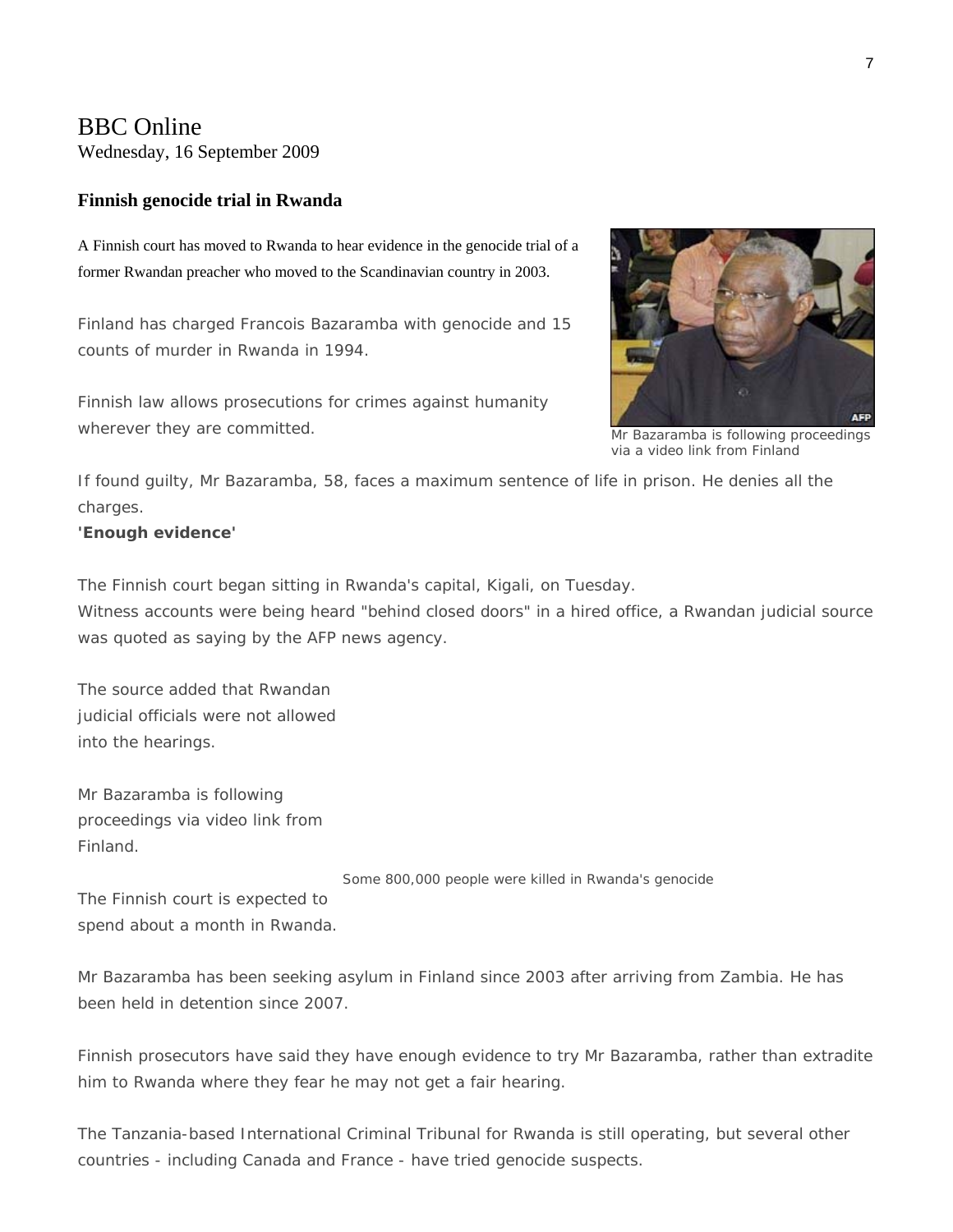Rwandan authorities accuse Mr Bazaramba, a Hutu, of having participated in planning, leading and carrying out the massacre of 5,000 Tutsis while the head of the Union of Baptist Churches of Rwanda (UEBR) in the municipality Nyakizu in southern Rwanda.

In the Rwandan genocide, about 800,000 Tutsis and moderate Hutus were killed by Hutu militias after the assassination of the Hutu president.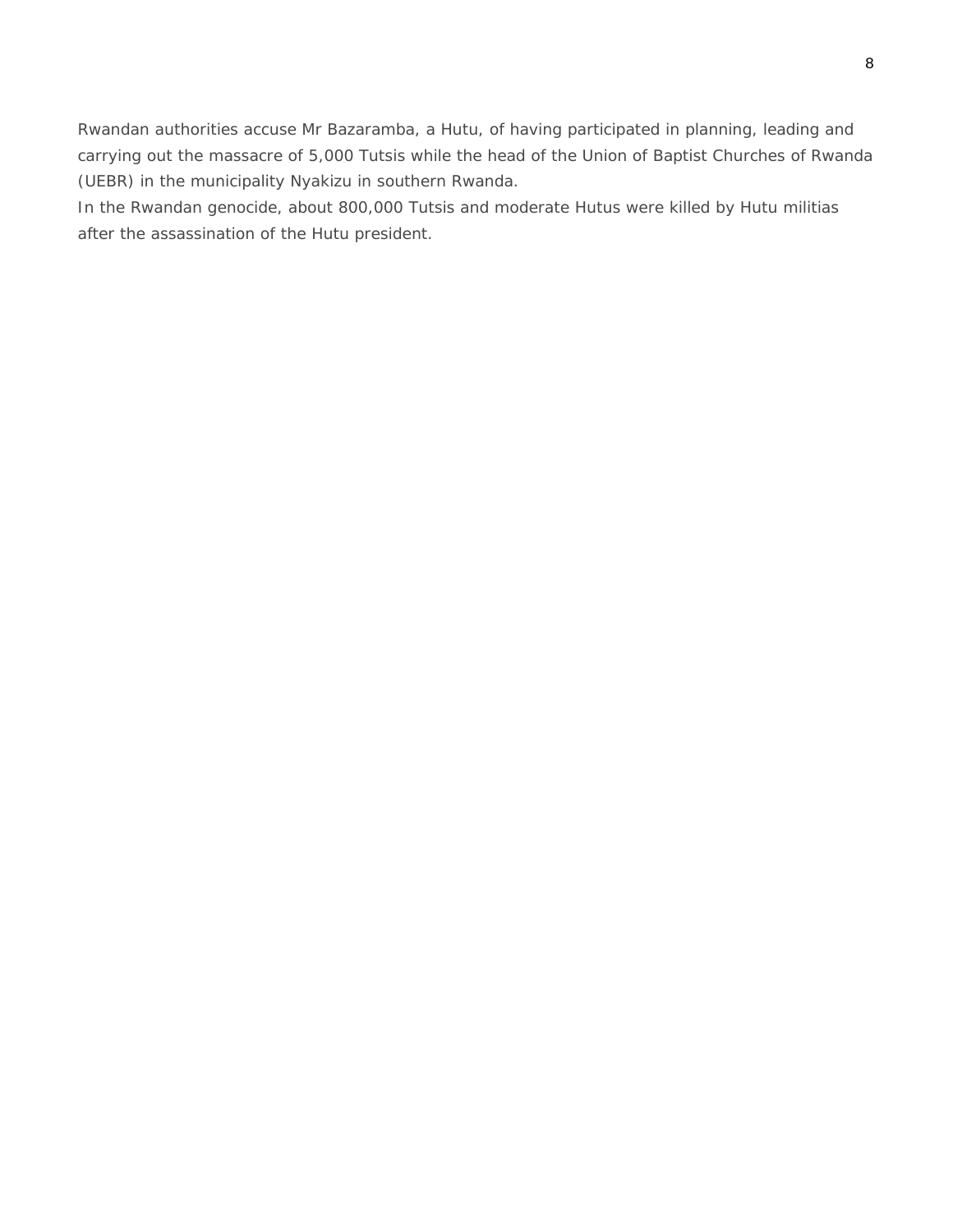# Radio Netherlands Worldwide

Friday, 18 September 2009

### **Bagaragaza enters guilty plea at the International Criminal Tribunal for Rwanda (ICTR)**

By International Justice Desk



*Arusha, Tanzania* 

Michel Bagaragaza the former Managing Director of OCIR-Tea, the controlling organisation for the tea industry in Rwanda during the

genocide period, entered a plea of guilty on 17 November to the count of complicity in genocide as contained in an amended indictment.

Bagaragaza, who voluntarily surrendered to the ICTR on 16 August 2005 initially pleaded not guilty to the four counts of which he was indicted including "genocide" and "conspiracy to commit genocide".

Bagaragaza was later transferred to the UN prison quarters of the International Criminal Tribunal for the former Yugoslavia's (ICTY) detention unit on 18 August 2005. The request came from the ICTR Prosecutor owing to security concerns related to Bagaragaza's voluntary surrender to the tribunal.

### **Referral Orders Refused**

Following the refusal of the ICTR's Prosecutor request to have the trial moved to Norway on 19 May 2006 owing to the fact that Norway does not have a specific provision against genocide, the prosecutor requested the trial be moved to the Netherlands on December 12 2006.

On 13 April 2007 the ICTR-Trial Chamber III accepted the transfer of the case. However, in a similar case involving another Rwandan, The Hague District Court afterwards stated that the Dutch Courts do not have any jurisdiction in trying such a case. The referral order was therefore revoked and Bagaragaza was transferred back to Arusha, Tanzania on 20 May 2008.

### **Sentencing**

The Chamber scheduled the hearing of character witnesses for the Defence in preparation for sentencing on 2 November 2009, following the Prosecutor's presentation of the new indictment and pleas agreement.

The plea agreement was accepted by Trial Chamber III, composed of Judges Vagn Joensen, Bakhtiyar Tuzmukhamedov, and Gberdao Gustave Kam.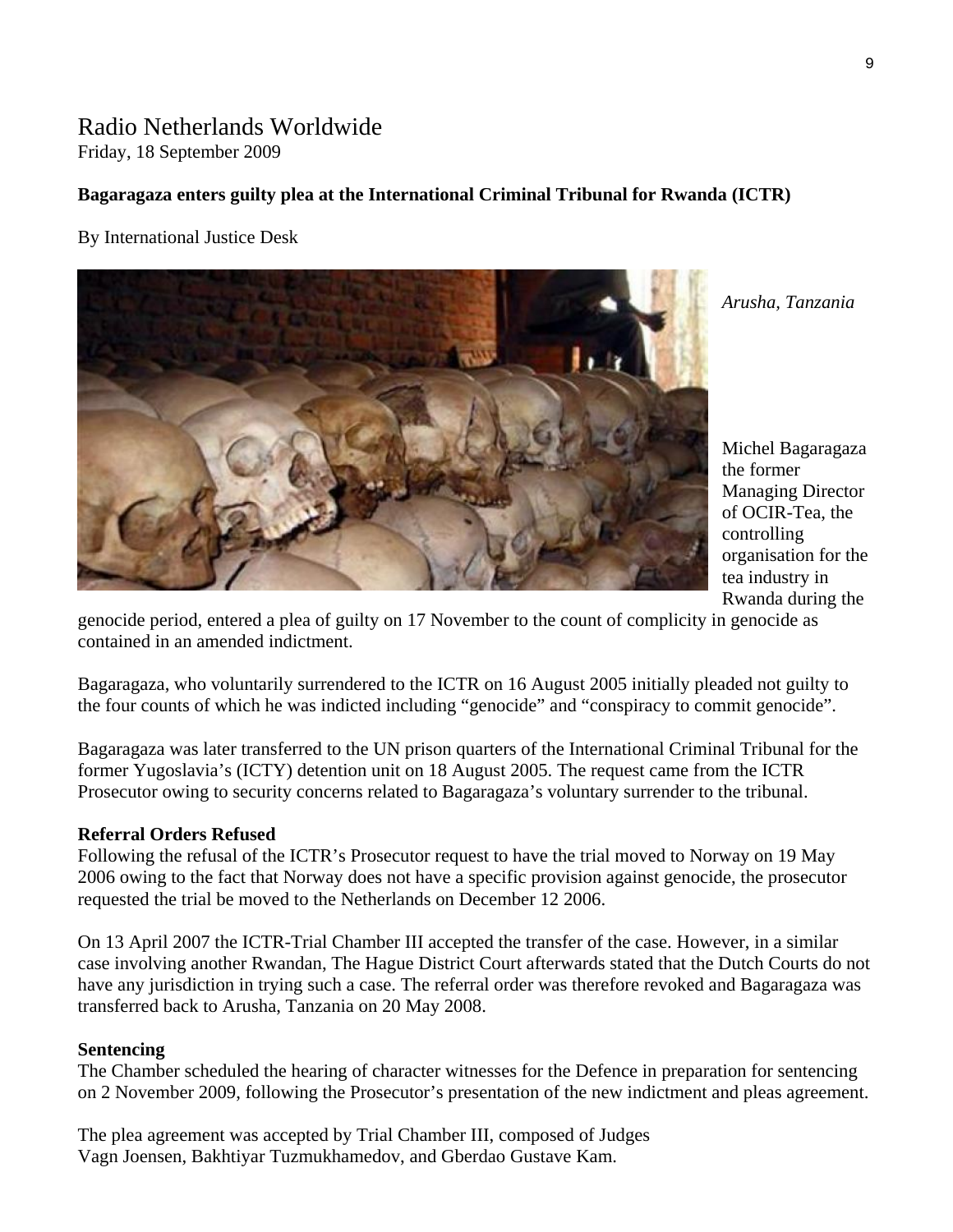Reuters Wednesday, 16 September 2009

### **Bosnian Muslims protest UN ruling**

#### By Hermione Gee



*Sarajevo, Bosnia and Herzegovina* 

The International Criminal Tribunal for the Former Yugoslavia (ICTY) decided to release Plavsic, a former Bosnian Serb President, after she served two-thirds of an 11-year sentence for persecuting Muslims during the war.

"They don't think about the blood of so many of our children, whom we are still digging out of mass graves," said Kada Hotic, a mother still searching for a son who went missing in the 1995 Srebrenica massacre of 8,000 Muslims.

#### **"Comfortable"**

"Nobody feels sorry for them but they feel sorry for Plavsic, who spent her prison days very comfortably, writing books and memoirs," Hotic said.

Plavsic, a close associate of former Bosnian Serb leader Radovan Karadzic, pleaded guilty at her trial to persecutions on political, racial and religious grounds.

The relatives and wartime detainees who came from across Bosnia also protested before the U.N. office in Sarajevo against the court's decision to trim the scope of the case against Karadzic, indicted for genocide in the Bosnian war.

#### **Calls for resignation**

Protesters carried banners and burned pictures of Karadzic and tribunal judges. They called for the resignation of tribunal judge O-Gon Kwon, who last week asked prosecutors to cut Karadzic's indictment to avoid an over-lengthy trial.

Zumreta Sehomerovic of an association of Srebrenica mothers said: "The Hague tribunal is politically corrupted, punishing the victims and awarding the criminals."

#### **Celebrations**

But while Bosnian Muslims, the biggest victims of the Bosnian war in which more than 100,000 people were killed, were outraged at Plavsic's release, Bosnian Serbs celebrated.

Bosnian Serb Prime Minister Milorad Dodik on Wednesday travelled to Sweden, where Plavsic is being detained, to visit the woman who installed him as a prime minister after Karadzic left politics in the late 1990s.

Dodik caused public outcry last weekend when he denied hundreds of civilians were killed and wounded in the Bosnian Serb wartime shelling of the northern town of Tuzla and the Bosnian capital of Sarajevo in 1995.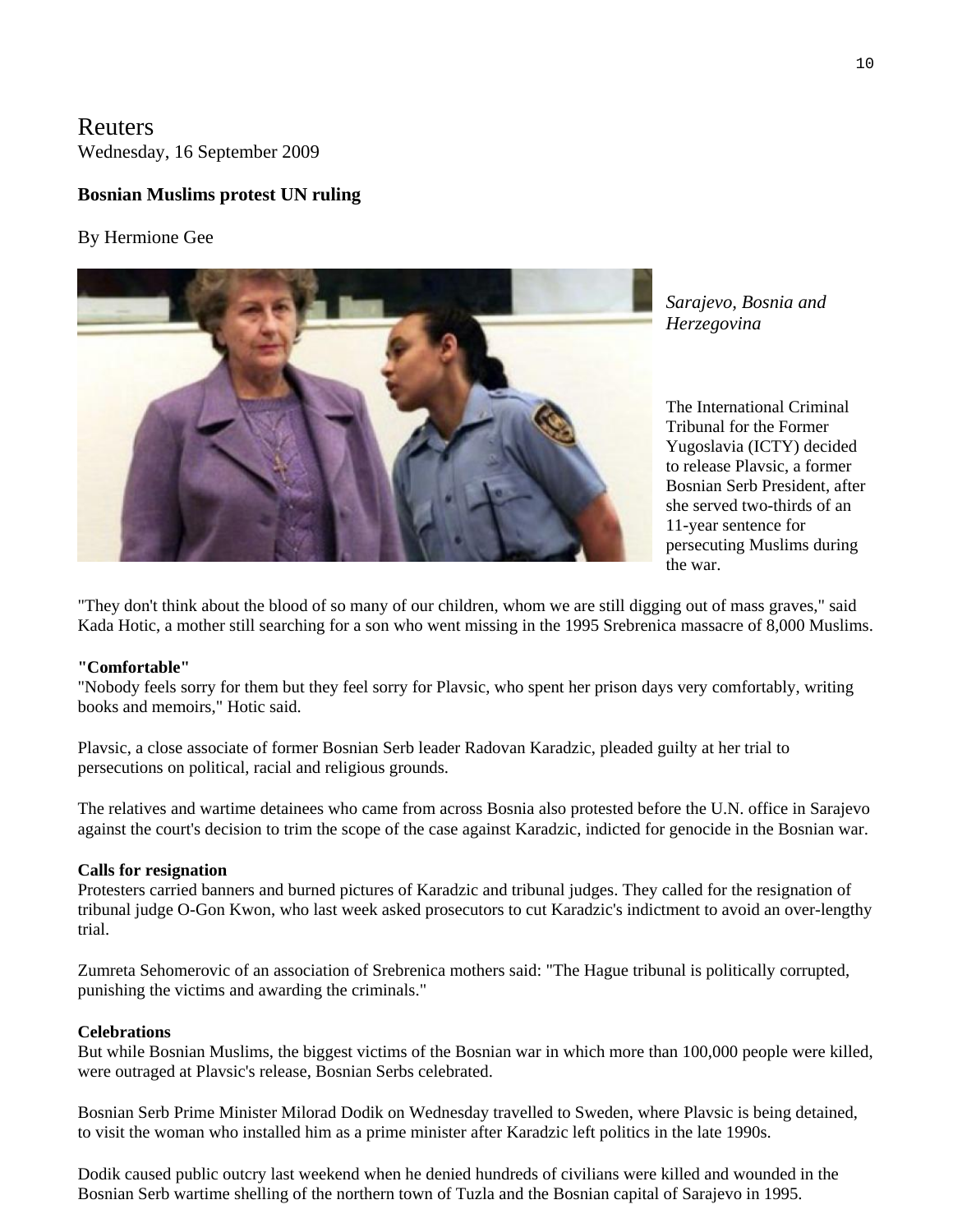# The Jerusalem Post

Tuesday, 15 September 2009

### **Mounting troubles with the Int'l Criminal Court**

By [Brett Joshpe](mailto:editors@jpost.com) 

This piece was submitted before the Goldstone Report was released on Tuesday afternoon



*Explosion from IDF artillery fire in Gaza during Cast Lead. Photo: AP*

Two things are happening on different sides of the Atlantic Ocean at the moment that bode poorly for freedom, democracy and defeating terror. As many are aware, US Attorney-General Eric Holder has appointed a special prosecutor to investigate whether CIA interrogations of al-Qaida members warrant criminal charges. Second - and less well publicized - the International Criminal Court's prosecutor, Luis Moreno-Ocampo, is contemplating whether the ICC has jurisdiction to investigate and potentially prosecute Israelis for alleged acts committed in Gaza during Operation Cast Lead.

The latter is troubling not just because an international tribunal is targeting the US's closest ally for waging a legitimate war of self-defense against terrorism. An overreaching ICC also has important implications for US officials. For one, the CIA issue could appear before the ICC at some point as well, despite the fact that the US like Israel - is not currently a signatory to the court. Ocampo just announced that he was looking into possible war crimes committed by NATO soldiers, including Americans, in Afghanistan, which could foreshadow an investigation into other alleged "crimes" committed by US personnel.

WITH AN internationalist mentality that dominates his administration, President Barack Obama seems incapable of standing up either to far-left domestic or international pressure. Despite his pledge to "look forward" after the Bush administration, he is now squarely embroiled in the dirtiest kind of political fight, the kind that could lead to criminal charges. Furthermore, investigating CIA interrogations will undoubtedly chill future intelligence probing and hamper America's ability to collect information on possible terrorist plots.

Which is why, legally, the implications for the administration's recent decision to launch an investigation could be even greater than first realized. An American prosecutor should recognize the political radioactivity of pursuing Bush administration or CIA officials for trying to extract information from suspected terrorists. Americans, by and large, will not support it, and there will be a political price to pay. That is why it may easier to punt the issue to the ICC. Doing so would enable the Obama administration to disclaim responsibility for the decision, hence washing its hands partially of the investigation it started.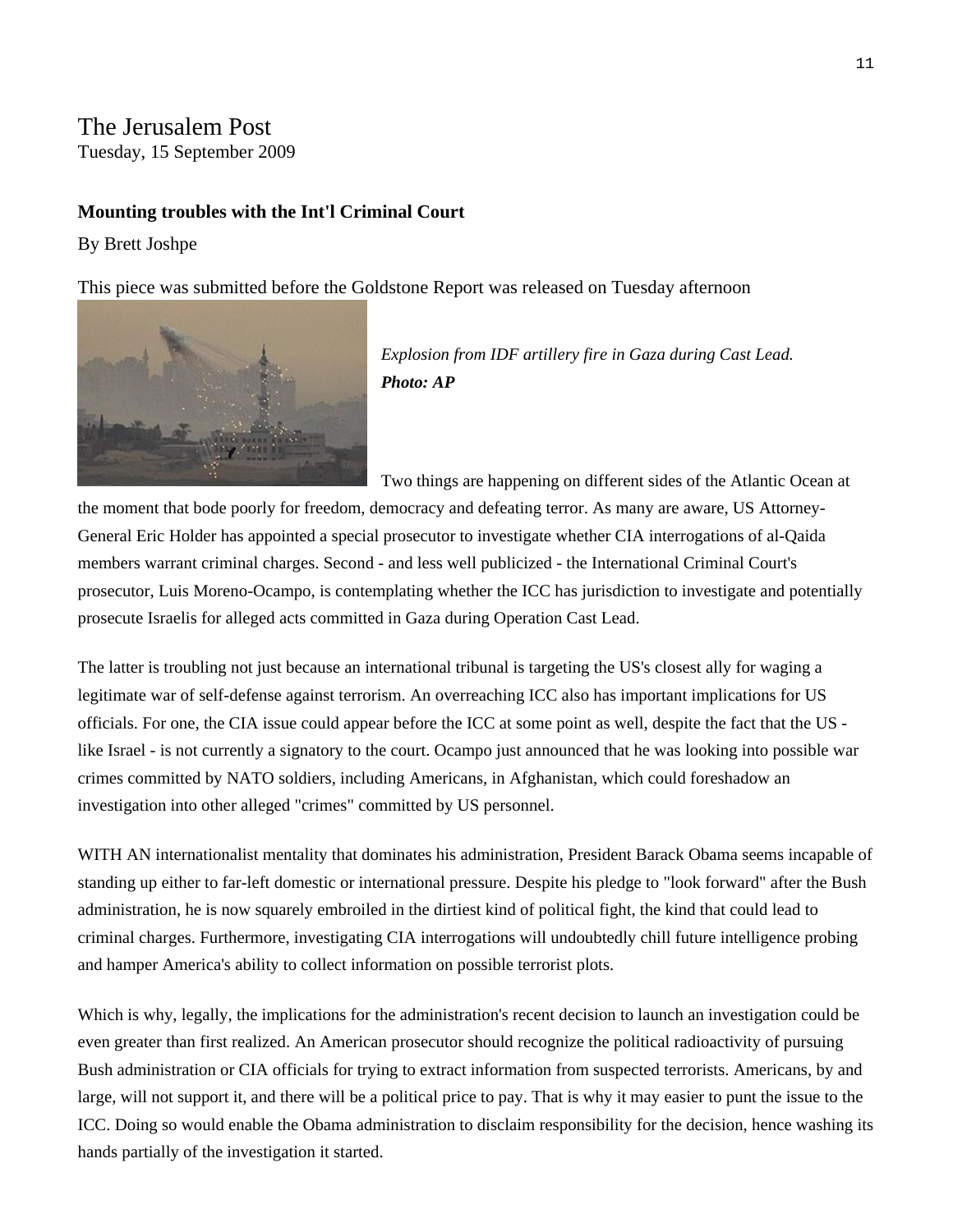It would also serve as a huge concession to the far-left, which has sought ICC accession since the court's creation in 2002. Secretary of State Hillary Clinton has already expressed "great regret" that the US is not a signatory to the court. State Department legal adviser Harold Koh, also known for his internationalist views, criticized the Bush administration for "attacks on... the International Criminal Court," while also acknowledging that "the US government has long expressed concern about the authority of the ICC prosecutor to initiate investigations of US soldiers and government officials stationed around the world."



*The International Criminal Court in The Hague. Photo: Courtesy*

The ICC's prosecutor is perilously close to doing exactly that with Israel. Organizations like Amnesty International and Human Rights Watch, which are also highly critical of the US, are making wildly inaccurate accusations that Israelis committed war crimes and crimes against humanity during Operation Cast Lead. They continue to meet with Ocampo and publish reports urging him to initiate an investigation. Richard Goldstone's much-anticipated report to the United Nations Human Rights Council published yesterday said that both sides committed "war crimes" as well as "possibly crimes against humanity." The report, whose original mandate was only to investigate wrongdoing on the part of Israel, is likely to provide additional encouragement to Ocampo to move forward.

MEANWHILE, OBAMA continues to face domestic pressure from his liberal base on issues like health care and international affairs. If the US were to join the court or even allow it to investigate alleged interrogation abuses on an ad hoc basis, which is permitted under the Rome Statute, it would assuage the far-left, while further crippling our military apparatus and subjecting US officials and soldiers to second-guessing from unaccountable international bureaucrats. Yet it could happen, as it would satisfy some liberals' insatiable desire for some Bush administration flesh and provide the ultimate US mea culpa to the world community, while passing the ultimate decision whether to prosecute to an outsider.

It is shameful that Obama is not standing up, both to domestic and international pressure, and defending Israelis and Americans who risk their lives fighting for freedom. The war on terror is daunting enough without getting kicked in the gut by the very system and people they are protecting.

The writer is an attorney and author in New York City. He recently co-authored a memorandum of law that was submitted to the International Criminal Court.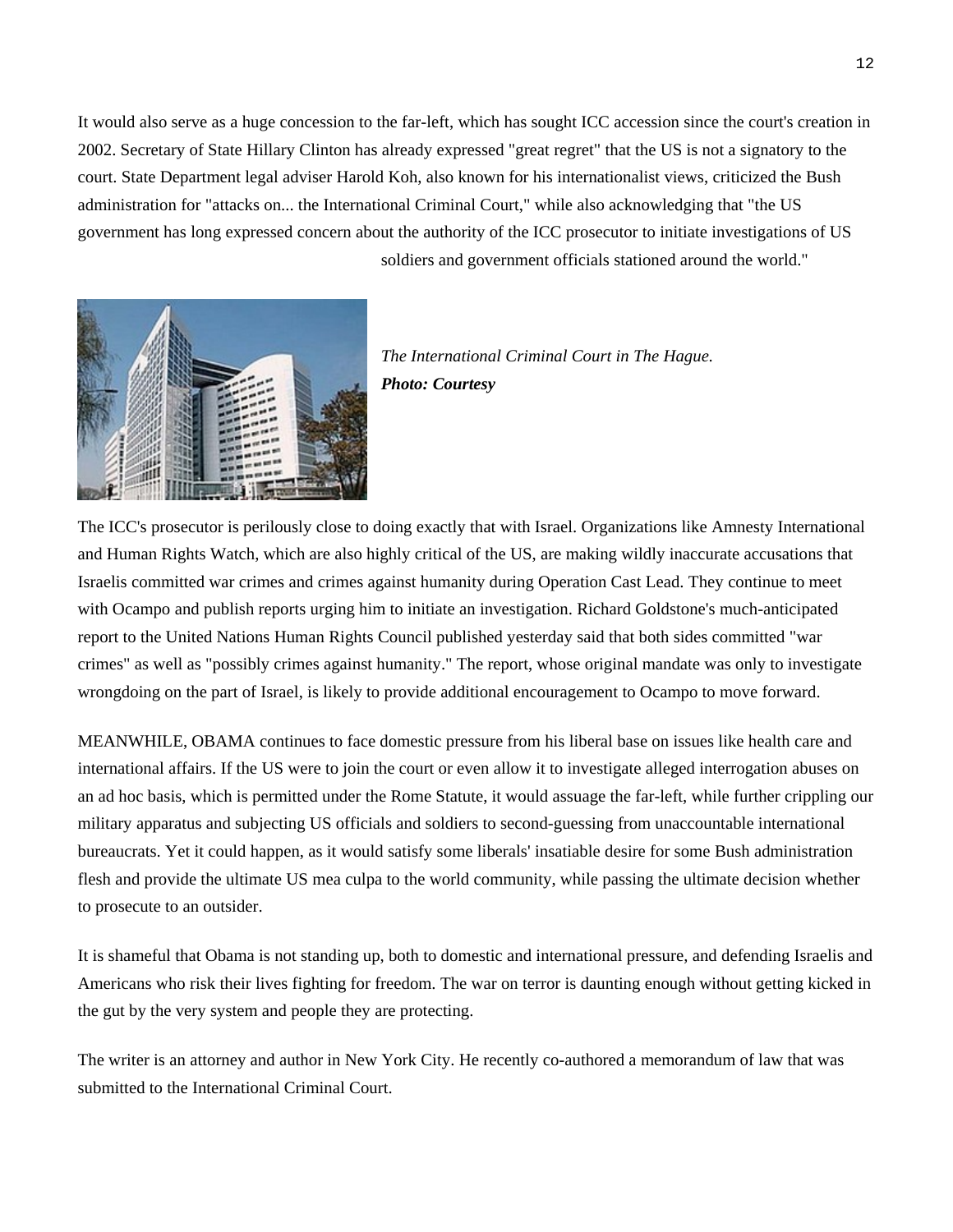## The Daily Star Thursday, 17 September 2009

### **The failures of the Special Tribunal for Lebanon are lessons to be learned**

*Abandonment not an option, but open court necessary to bring killers to justice*

### By Chibli Mallat

That the Special Tribunal on Lebanon (STL) has been a failure is a gross understatement. We need to salvage it, if necessary, against its own incompetence. This argument is validated by the immense yearning for justice in Lebanon and elsewhere in the Middle East. The Cedar Revolution was defined, from its earliest days, by its call for truth and justice. Four years later, we have grown ever more distant from both.

And yet what was the choice? We, who made the Revolution, called for an international tribunal because of the structural inadequacy of the Lebanese judiciary. Lebanese judges on their own were and continue to be unable to deal with the massive criminal conspiracy that killed our former prime minister, and the continued pattern of assassinations that followed.

Since most Lebanese believed (and continue to believe) that the Syrian leadership was responsible for the assassination, the alternative was to threaten military hostilities, at worst, and to cut Lebanon's relations with Syria, at least.

It is the fundamental role of a government to protect its people, and retaliation is in the order of things indeed permitted by international law and the right of self-defense under Article 51 of the UN Charter. The Lebanese government has done nothing so far. Even perfunctory measures such as limiting trade relations with Syria could not or were not taken. Considering the impotence of the government, we decided to go for the STL.

What is the choice now? The Special Tribunal on Lebanon failed because of the lack of professionalism amongst the prosecutors and their staff, including press secretaries whose main task seemed to stifle our criticism of their bosses.

The current prosecutor, Daniel Bellemare, has carried on with the mute and unprofessional work of his predecessor, Serge Brammertz. We hear nothing from them, except that we should not trust other sources, like the press, who are doing their job in their stead. Four Lebanese generals were apprehended, then released, and we know officially nothing of the reasons behind their long arrest, or their release. I am not impressed by the tantrum of Jamil Sayyed, who oversaw one of the worst moments for Lebanese civil liberties in recent history, including when he brazenly shadowed journalist Samir Kassir for weeks on end just because of Kassir's courageous criticism of the police state Sayyed was putting in place. Yet the generals are entitled, as we are, to an explanation, and to compensation if they were thrown in jail for two years without cause. More purposefully, what are the investigators/prosecutors doing? What are they being paid for?

Then again, what is the choice now? To abandon the STL altogether is not an option, despite its dramatic shortcomings. To abandon the STL would be a direct appeal for people to take justice in their own hands, and they will. We should not have a shred of a doubt about this, except to remind ourselves against that temptation: when people take justice in their hands, oftentimes the innocent die instead of the guilty. So we need to salvage the STL on the basis of fundamental human rights principles.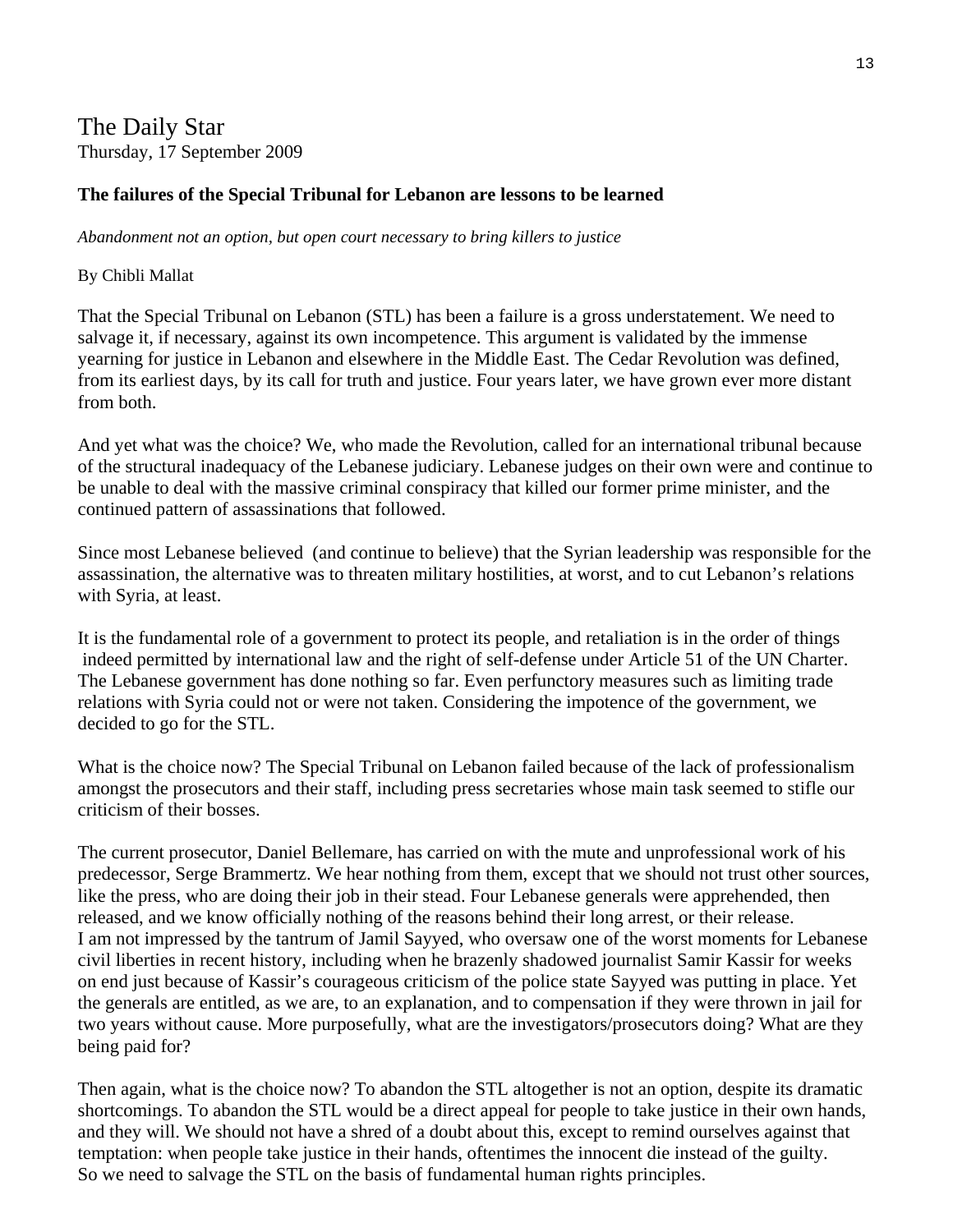The first principle is the reason the STL was established in the first place: to end impunity. The killers are still on the loose. For Hariri and the other two hundred victims killed or wounded in a pattern that started in October 2004, we were right to ask for truth and justice. We need to continue putting pressure on the STL to perform, and to tell us what they are doing, indeed to start opening up their files to the victims' families, or else for the prosecutor to resign.

If the STL indicts people, whoever they are, they need to be tried. The leading judges on the STL are respected international figures, and they will have to perform in accordance with international human rights standards, lest their reputation is ruined. If the Der Spiegel-rumored involvement of Hizbullah is confirmed; alternatively and additionally, if the STL does find clues involving the Syrian leaders, there is no other attitude to take but the request to see those formally accused or indicted tried. No amount of rapprochement with Damascus and Hizbullah within a national unity government can change that basic fact, that the killers should be surrendered to the tribunal for a proper trial.

The second principle is the protection of justice against politics. Like all international tribunals, the STL is "political," in the sense that its establishment needed to go through a political process, in this case the UN Security Council. This is in the nature of the beast. But it is necessary to minimize the impact of politics on the STL. The four generals' fate provides a useful example in this regard.

Despite the accusation of a politicized STL, they were released. If the STL was indeed political, they would still be in jail in the Hague. We also need to insist, against the detractors of the STL, that the importance of a tribunal comes from its holding its session in open court, and unfettered access of the accused to their lawyers, and for the victims to the investigation files. The victims' families should be more proactive in this request, and not allow the tribunal to be dominantly guided by Saad Hariri and other politicians.

The third principle is to widen the call for justice, not to narrow it. Amnesty International has underlined the need to address the large swathe of unpunished crimes in Lebanon, of which Rafik Hariri's murder is only one. I have advocated, and continue to advocate, that a serious process address all the innocent victims of the many Lebanese wars, for the silence that descended on the country in 1990 has simply failed to bring peace. The families of the victims can simply not be silenced. Like Hariri's family they have a right to know.

Likewise, the kidnapping by Moammar Gadhafi of Mussa al-Sadr requires an international mechanism that proves effective for his family and those of Abbas Badreddin and Muhammad Ya'qub, who "disappeared" on an official visit to Libya in 1978. Gadhafi and seve ral co-conspirators were indicted in Lebanon in an important decision in 2008, and arrest warrants issued. They need to be made effective worldwide, and the UN is a good place to start.

Those three lessons of the STL are true also on a regional and international level. It is already happening, and the Pakistani government has asked for an international enquiry into the assassination of former Prime Minister Benazir Bhutto. Last Sunday at the Fête de l'Humanité in Paris, I saw Palestinian activists and their French supporters advocating a Special Tribunal for Gaza.

Their requests are now bolstered by the important conclusions of the Goldstone-led UN investigation, excerpted on this page. From a practical point of view, the Commission is advocating, in case impunity continues within Gaza and Israel for those accused of war crimes and crimes against humanity, that the Security Council transfers the file to the International Criminal Court (ICC). This may be a significant development in international law generally, and in the Middle East in particular. What it also provides is a possibly more solid judicial remedy than the STL, which is the ICC.